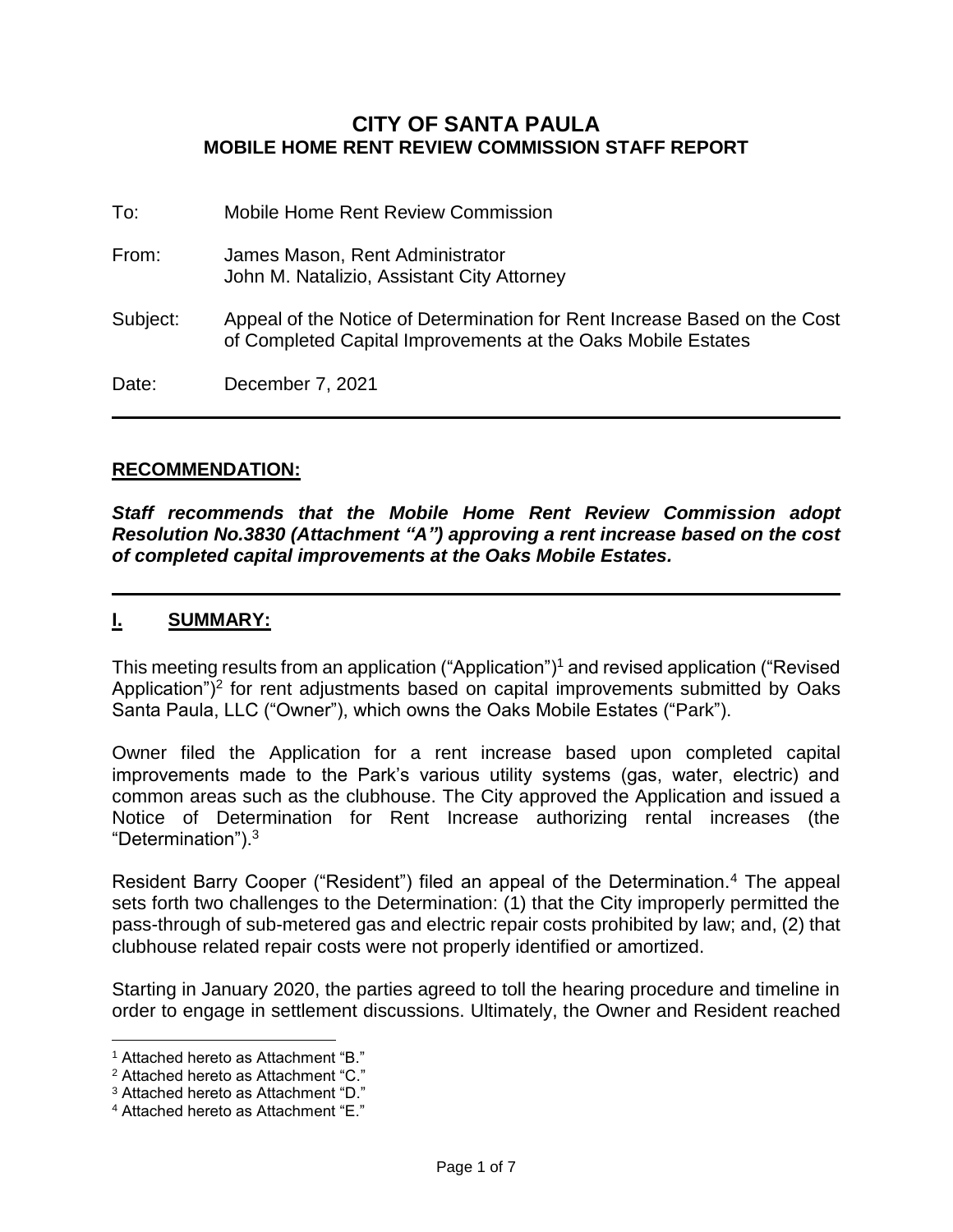a resolution regarding the appeal and entered into an agreement, the primary terms of which are discussed herein.

The Commission must now consider whether the rent increases resulting from the Application and the settlement agreement conform to the Santa Paula Municipal Code's mobile home rent stabilization ordinance (SPMC §152 *et seq.*) and, if so, adopt Resolution No. 3830 to approve the space rent increase.

#### **II. PURPOSE AND DUTIES:**

The purpose of the City's Rent Stabilization Ordinance ("RSO") is twofold: to protect residents of mobile home parks from excessive rent increases, while at the same time providing a just and reasonable return to park owners.<sup>5</sup> A part of ensuring a just and reasonable return includes the recovery of permissible capital improvements.

The Commission is tasked with oversight of the RSO. Relevant to this meeting, the Commission has the power and duty to "review and determine rent adjustment applications pursuant to the provisions of this subchapter, to adjust maximum rents either upward or downward or maintain rents upon completion of its hearings and investigations."<sup>6</sup> Therefore, the Commission has the power to approve the rent increases resulting from the Application and as set forth in the parties' agreement.

#### **III. RENT ADJUSTMENTS:**

The Owner cannot charge, demand, accept or retain rent exceeding the lawful rent in effect on December 31, 1991, except as provided otherwise within the RSO.<sup>7</sup> One way in which the Owner can adjust the rent is by filing an application based on the cost of completed capital improvements. Capital improvements are defined as "the installation of new improvements and facilities and/or the replacement or reconstruction of existing improvements and facilities which consist of more than ordinary maintenance or repairs and have a useful life of at least five years. Keeping the streets and common areas in good repair and/or replacing them shall not be considered capital improvement."<sup>8</sup>

If an application for a rent increase based upon completed capital improvements satisfies the definition of capital improvements in the RSO and any criteria for capital improvements adopted pursuant to regulations, than it must be approved. Any increase granted shall be amortized over the useful life of the improvement and apportioned equally among all rental spaces in the mobile home park.<sup>9</sup>

Further, rent may not be increased in excess of 12% in any 12-month period.<sup>10</sup>

 $\overline{a}$ 

<sup>5</sup> SPMC section 142.01(B).

<sup>6</sup> SPMC section 152.06.

<sup>7</sup> SPMC section 152.04(A).

<sup>8</sup> SPMC section 152.02.

<sup>9</sup> SPMC section 152.07(B).

<sup>10</sup> SPMC section 152.10.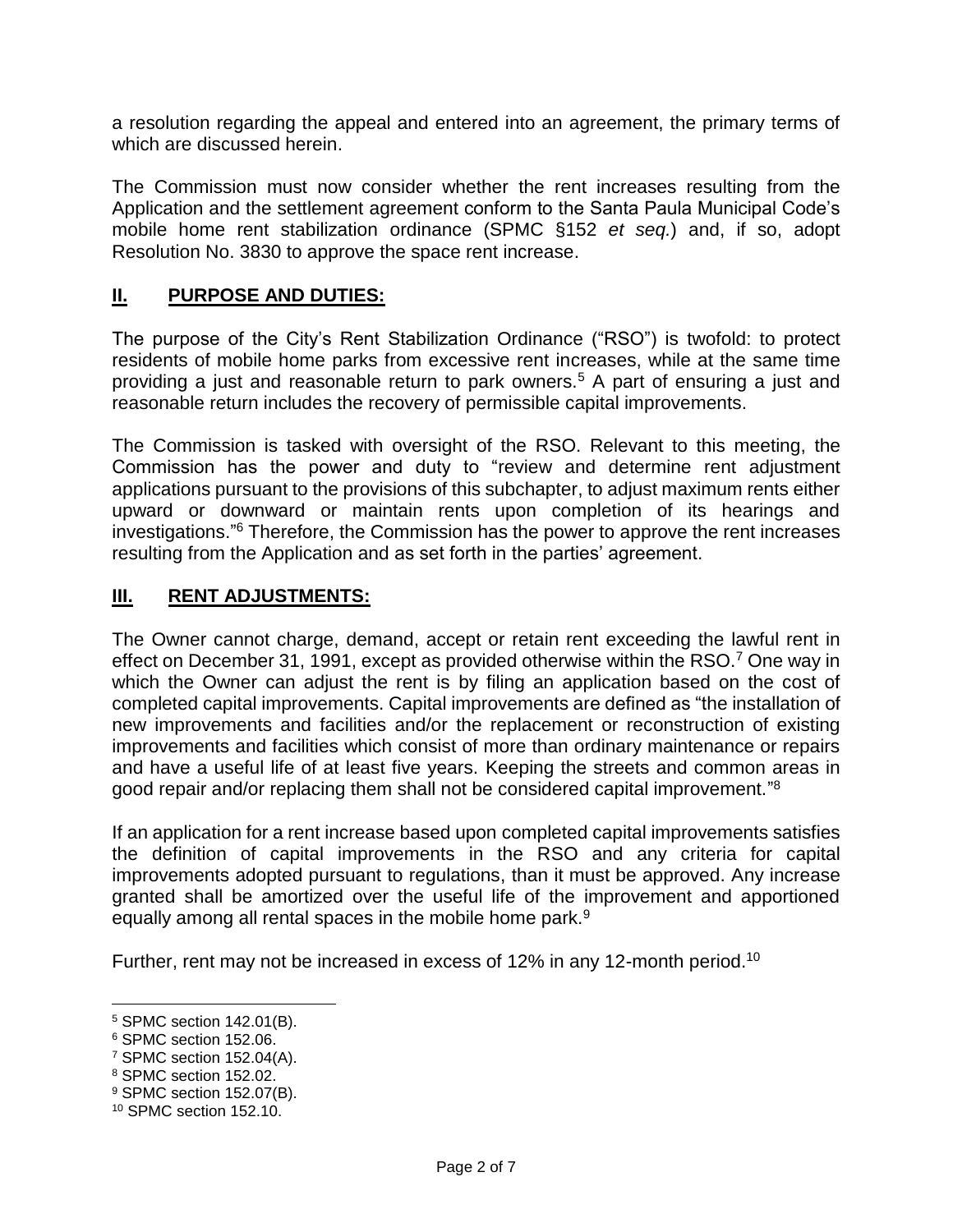# **IV. RELEVANT FACTUAL BACKGROUND:**

# A. Configuration of Park & Metering

The Oaks Mobile Estates Park ("Park") consists of 92 spaces, 14 of which are Park-owned or on long term leases and therefore exempt from the RSO. Thus, 78 spaces are governed by the RSO and subject to the rent increase. According to the Application (from 2019), the average space rent in the Park is \$470.83.

The Park is "master metered" where utility services, such as electric, natural gas, and water, are delivered by the applicable utility service to a single meter in the Park. That service is then delivered by the mobile home park owner to the residents through a private distribution system, which is sub-metered. This means that the Owner is responsible for reading and collecting the utility amounts, and ultimately billing each resident separately for their utility usage. Effectively, the Owner is stepping into the shoes of the utility. Because of this utility set up, the Owner receives what is called a "discount" as recognition for the elimination of the utility provider (discussed in more detail below). The California Public Utilities Commission ("CPUC") establishes the utility rates that can be charged to the Owner and what rates the Owner can charge the residents. The difference between the rates charged results in a "discount" that is intended to compensate the Owner for the costs of servicing the sub metered tenants.

### **B.** Application

Owner submitted the Application on June 27, 2019, which included Park information, a rent roll, proposed rent increase calculation and capital improvement calculation spreadsheet, checks, an HCD Final Permit, and applicable accounting standards. The Application states that "the Property has recently invested \$2,036,676.11 to complete the upgrade of the Property's utility system (electricity, gas and water), clubhouse and common area improvements and necessary street repairs/replacements associated with the completed utility system work." The Owner stated that the property contained a 50 year old utility system that was severely aged and in critical need of updating.

Owner requested a monthly rent increase of, per space, of \$220.98. Owner identified this as a 9.39% increase compared to existing base rent.

On November 26, 2019, the City approved the Application. The City issued a Notice of Determination for Rent Increase to the residents and provided notice of the appeal procedure and requirements in conformance with the RSO.<sup>11</sup>

## C. Appeal

On December 11, 2019, Resident submitted a timely appeal of the Notice of Determination for Rent Increase. The appeal sets forth two challenges to the Application: (1) that the City improperly permitted the pass-through of sub-metered gas and electric

 $\overline{a}$ 

<sup>11</sup> SPMC sections 152.07(E) & 152.09.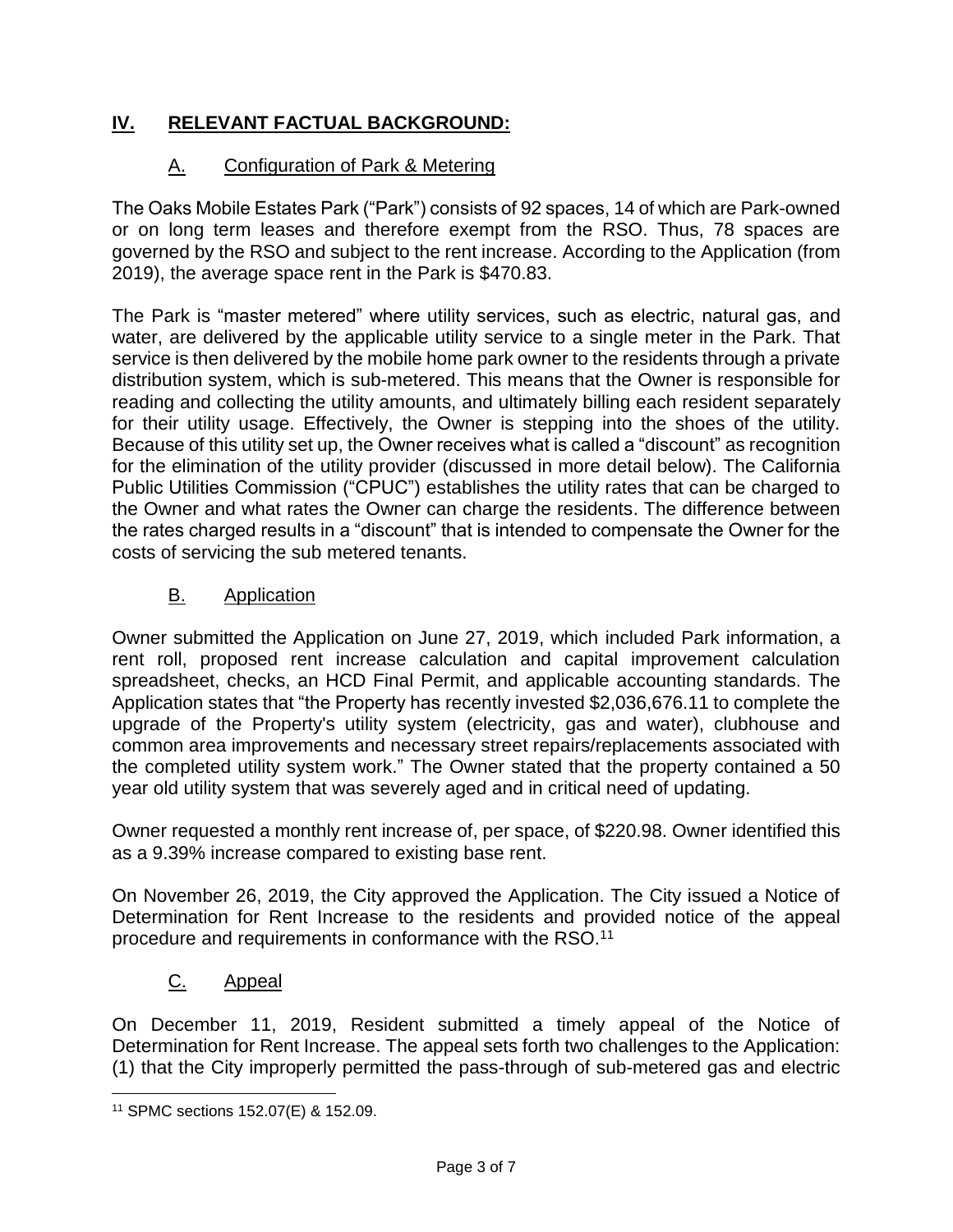repairs prohibited by law; and, (2) that clubhouse related repairs were not properly identified or amortized.

# D. Revised Application

On November 24, 2020, Owner submitted a revised application. In relevant part, this revised application eliminated various costs related to electrical and gas infrastructure and infrastructure-related costs, which were ultimately covered by the discount. The Revised Application ultimately decreased the total amount sought by Owner by \$289,452.93. The original amount sought was \$2,036.676.11 (\$220.98 per space, per month) and the new amount sought \$1,747,223.18 (\$218.83 per space, per month). Resident contended the revised application did not cure all of the issues in the appeal.

# E. Settlement Discussions

Starting in January 2020, the parties agreed to toll the hearing procedure and timeline in order to engage in settlement discussions. Ultimately, the Owner and Resident reached a settlement regarding the appeal and entered into an agreement, the primary terms of which are discussed herein.

# F. Revised Application

On November 24, 2020, Owner submitted the Revised Application. In relevant part, this revised application eliminated various costs related to electrical and gas infrastructure and infrastructure-related costs, which were ultimately covered by the discount. The Revised Application ultimately decreased the total amount sought by Owner by \$289,452.93. The original amount sought was \$2,036.676.11 (\$220.98 per space, per month) and the new amount sought \$1,747,223.18 (\$218.83 per space, per month).

# **V. SETTLEMENT:**

 $\overline{a}$ 

Owner and the Resident request that the Commission implement the following rent increase based on the agreements made regarding the Application as follows:

- 1. The Residents have been divided into three categories:
	- "(a)" those Residents who are on the Southern California Edison and/or SoCalGas CARE Programs;<sup>12</sup>
	- "(b)" those Residents who are not on the Southern California Edison and/or SoCalGas CARE Programs; and,

<sup>12</sup> This program permits qualified applicants to receive a certain discount on their gas bill. There are two ways to qualify: (1) if a person receives benefits from various public programs (e.g. Medi-Cal/Medicaid, CalFresh (food stamps), supplemental security income, etc.); and, (2) if a person meets a certain maximum household income depending on the size of the household.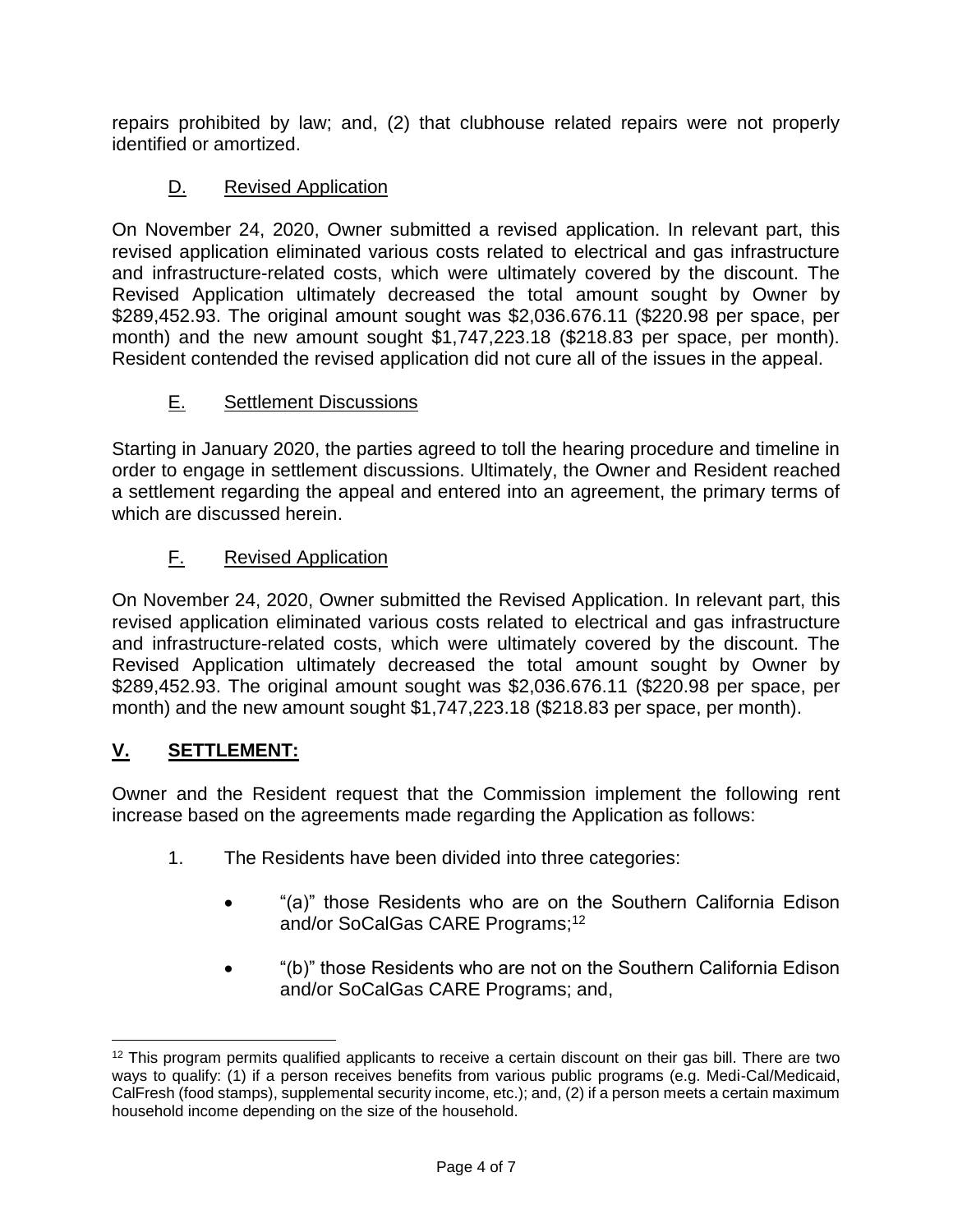- "(c)" those persons who were Residents as of May 2021, who cannot pay the CARE or non-CARE rent increase, or any rent increase, and who apply for and are approved for need-based rental assistance from Owner.
- 2. Owner will provide a list of the spaces that fall into Category (a) to the City on or before September 1 of each year for Years 2 through 15, and any Resident who wishes to confirm whether his or her space is on the list may obtain that information from the City.
- 3. Whether a given Resident applies and is approved for rental assistance is a confidential matter between the Resident and Owner, and approval or denial of such application is at the sole discretion of Owner.
- 4. The rent increases for the Residents who fall into Category (a), not including annual CPI increases per Section 152.07 of the RSO, are as follows:

| Year     | <b>Annual Increase</b> | <b>Cumulative Increase</b> |
|----------|------------------------|----------------------------|
|          | \$30/month             | \$30/month                 |
|          | \$30/month             | \$60/month                 |
|          | \$20/month             | \$80/month                 |
|          | \$20/month             | \$100/month                |
| $5 - 15$ | \$0/month              | \$100/month                |

5. The rent increases for the Residents who fall into Category (b), not including annual CPI increases per Section 152.07 of the RSO, are as follows:

| Year     | <b>Annual Increase</b> | <b>Cumulative Increase</b> |
|----------|------------------------|----------------------------|
|          | \$45/month             | \$45/month                 |
|          | \$45/month             | \$90/month                 |
|          | \$35/month             | \$125/month                |
|          | \$0/month              | \$125/month                |
| $5 - 15$ | \$0/month              | \$125/month                |

- 6. The rent increases, if any, for any Resident who falls into Category (c) will be determined by Owner and the Resident on a case-by-case basis.
- 7. The monthly statements for each person who was a Resident as of May 2021 will show the rent for his or her space, minus a "settlement credit" equal to the difference between \$155 and the rent increases to date. Any person who is a Resident as of May 2021 will not be required to repay his or her settlement credits upon sale or transfer of his or her mobile home, or at any time, but the rent on his or her space will increase upon sale or transfer as follows: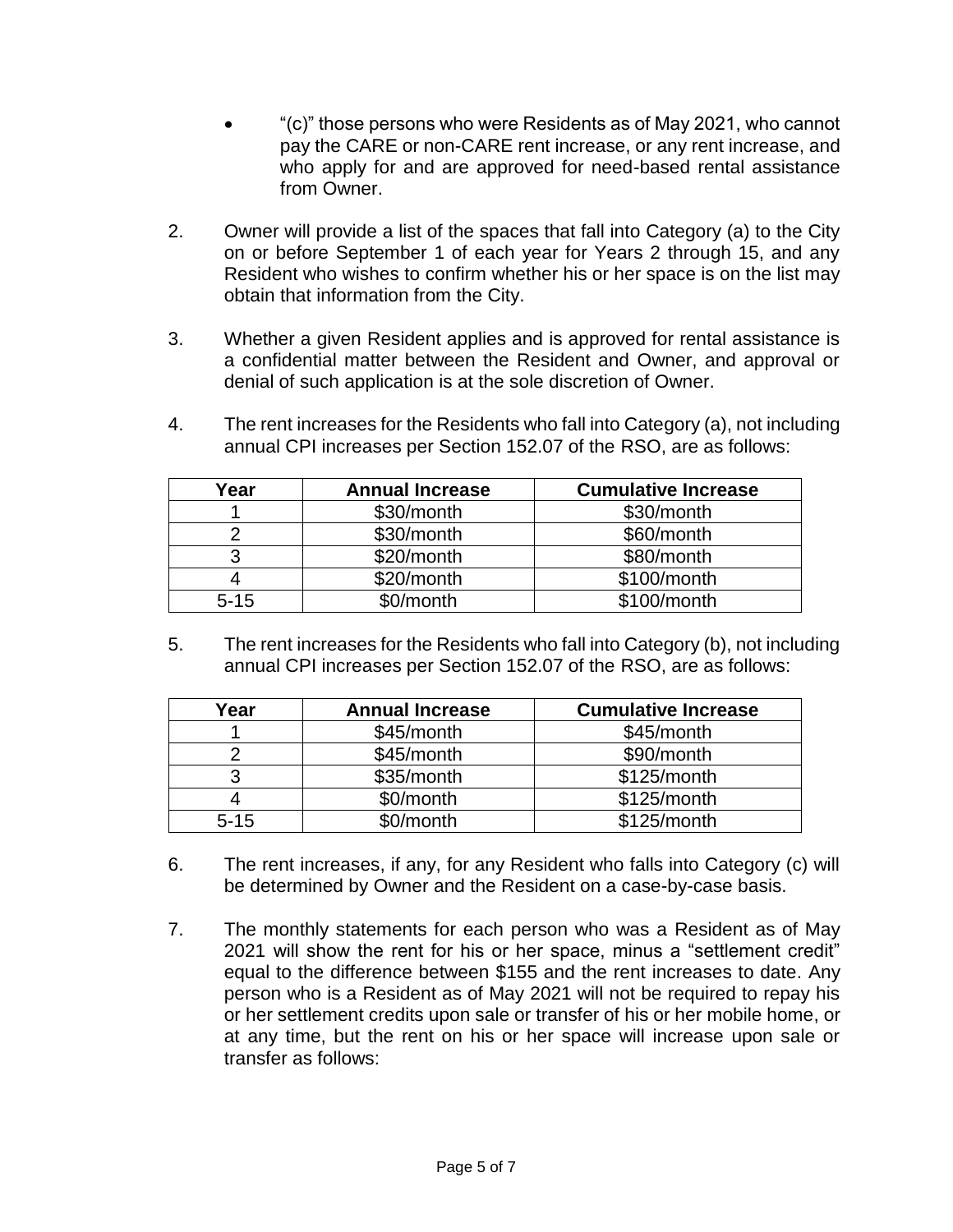Upon any sale or transfer of a mobile home where a person who was a Resident as of May 2021 does not remain on title to the mobile home, the rent for the new resident will increase by \$155 minus the rent increases to date.

### **VI. ANALYSIS**

The rent increases identified in the settlement agreement, and identified in this staff report, comply with the requirements of the RSO. If an application for a rent increase based upon completed capital improvements satisfies the definition of capital improvements in the RSO and any criteria for capital improvements adopted pursuant to regulations, it must be approved. (SPMC section 152.07). Any increase granted shall be amortized over the useful life of the improvement and apportioned equally among all rental spaces in the mobile home park. (SPMC section 152.07).

Specifically, the governing provision for capital improvements is set forth in SPMC section 152.07(B). The capital improvements considered for the settlement agreement comply with Section 152.07(B), as follows: (1) they are based upon permissible improvements which qualify as capital improvements as defined in SPMC section 152.02; (2) they are amortized over the useful life of the improvements; and, (3) they are apportioned equally among all qualifying rental spaces in the Park. Therefore, because the capital improves comply with the RSO's requirements, the corresponding rent increases must be approved.

Second, the rent increases meet the purpose of the RSO, to protect residents of mobile home parks from excessive rent increases, to regulate the size of an allowable space rent increase upon the vacation, either by sale or otherwise, of a resident from a mobile home space in a park, while at the same time providing a just and reasonable return to park owners.

Third, the rent increases do not result in any charge, demand, acceptance or retention of any rent exceeding the lawful rent. Additionally, the rent increases do not result in an increase in excess of 12% during a twelve-month period.

Fourth, Owner has demonstrated each capital improvement cost approved herein properly falls within the permissible cost categories of the law. And, the capital improvement costs approved herein may be passed through to the Resident rents and are not prohibited by any law or regulation.

Therefore, because the capital improvements comply with the requirements of the RSO and relevant governing regulations relating to public utilities, the Commission must approve the rent increases.

### **VII. CONCLUSION:**